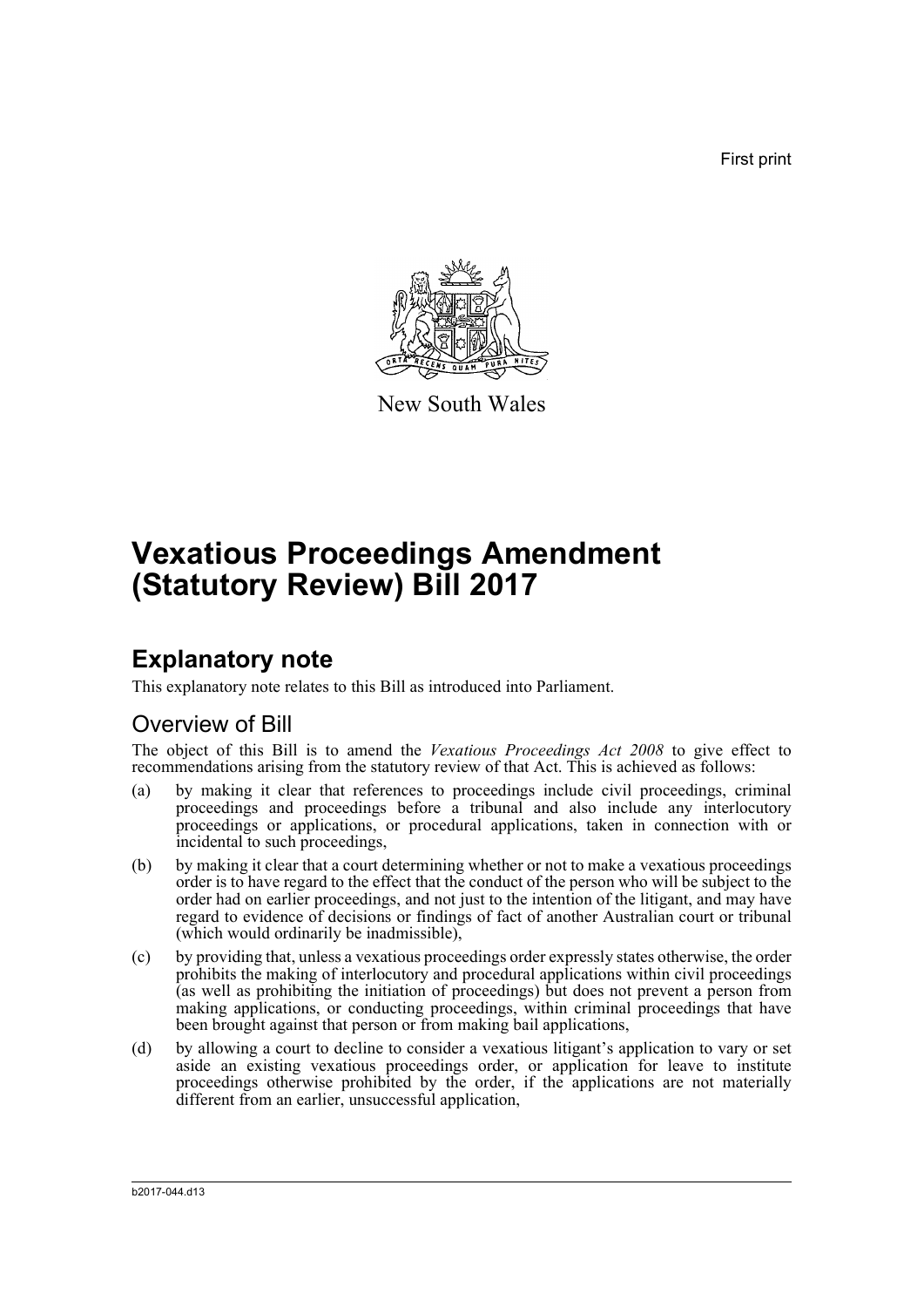- (e) by making it clear that a court considering an application by a person who is subject to a vexatious proceedings order for leave to institute proceedings that are otherwise prohibited by that order is not required to hold an oral hearing before dismissing the application,
- (f) by providing that, unless a grant of leave to institute proceedings that are otherwise prohibited by a vexatious proceedings order expressly states otherwise, the grant of leave extends to allow the person the subject of the order to make interlocutory or procedural applications within those proceedings.

## Outline of provisions

**Clause 1** sets out the name (also called the short title) of the proposed Act.

**Clause 2** provides for the commencement of the proposed Act on the date of assent to the proposed Act.

### **Schedule 1 Amendment of Vexatious Proceedings Act 2008 No 80**

### **Matters that authorised courts are to consider before making vexatious proceedings orders**

**Schedule 1 [1]** provides that references in the Act to *proceedings* include:

- (a) civil proceedings, criminal proceedings and proceedings before a tribunal, and
- (b) any interlocutory proceedings or applications, or procedural applications, taken in connection with or incidental to such proceedings.

This will make it clear that:

- (a) for the purposes of determining whether a litigant has frequently instituted or conducted vexatious proceedings, an authorised court (that is, the Supreme Court or the Land and Environment Court) is to consider any of that broader range of proceedings that the litigant has previously instituted or conducted, and
- (b) a vexatious proceedings order may prohibit the litigant from instituting any of that broader range of proceedings.

**Schedule 1 [2]** makes it clear that, when determining whether or not to make a vexatious proceedings order, an authorised court is to have regard to the effect of a litigant's conduct on earlier proceedings. This will mean that the court will have regard to whether those proceedings were conducted in a way that harassed or caused unreasonable annoyance, delay or detriment, whether or not that was the intention of the person whose conduct is being considered.

**Schedule 1 [3]** provides that, when an authorised court has regard to the past orders of other courts and tribunals for the purpose of making a vexatious proceedings order, evidence of a decision or a finding of fact of another Australian court or tribunal will be admissible to prove that a litigant has frequently commenced or conducted vexatious proceedings. (Section 91 of the *Evidence Act 1995* would otherwise operate to make such evidence inadmissible.)

### **Operation of vexatious proceedings order in relation to criminal proceedings against the person subject to order**

**Schedule 1 [4]** provides that a vexatious proceedings order:

- (a) does not stay, or prohibit a person from instituting or conducting, any criminal proceedings that are taken by the person in connection with or incidental to criminal proceedings against the person, except as expressly specified in the order, and
- (b) does not stay, or prohibit a person from making, a bail application.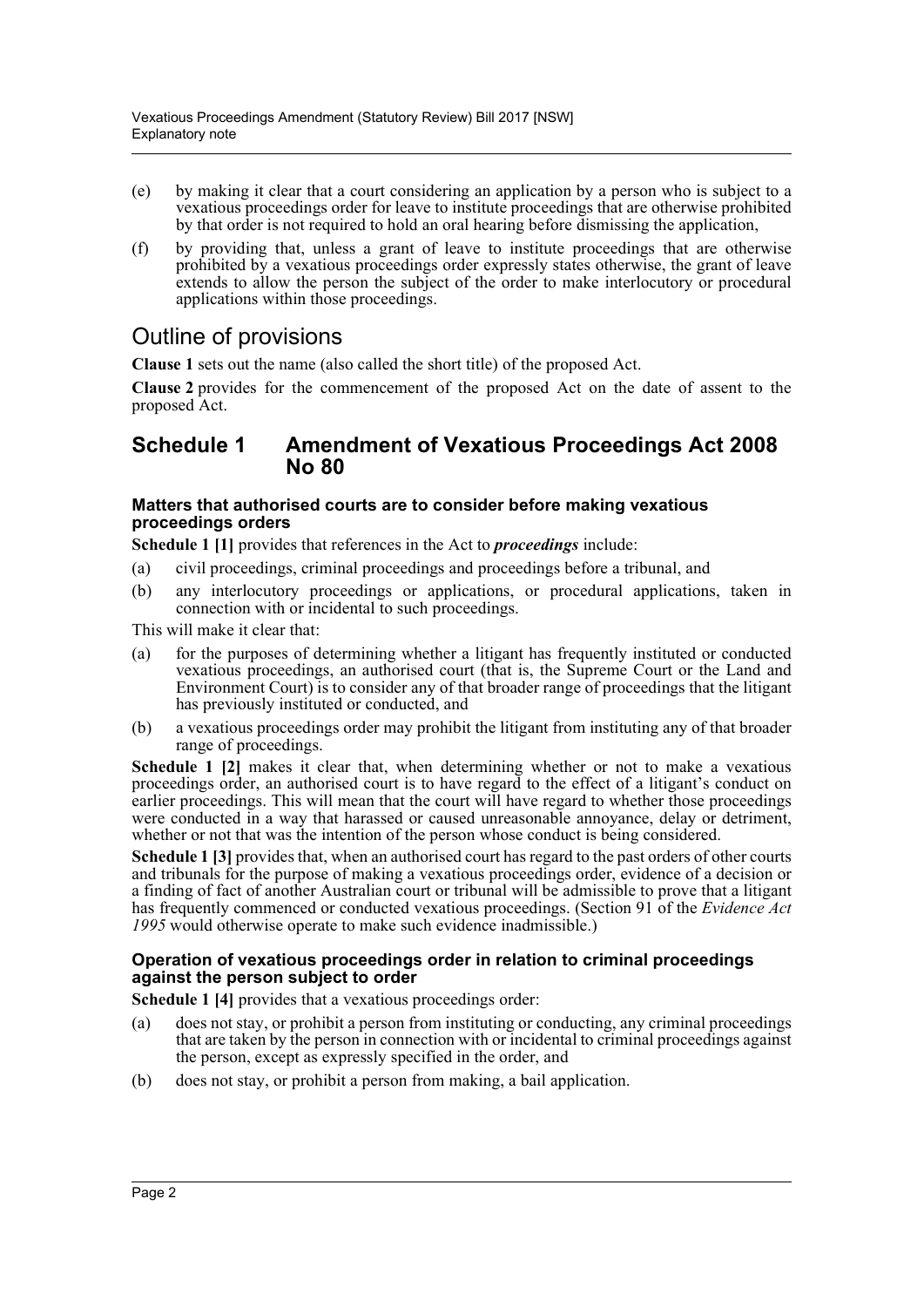### **Dealing with repeated applications to vary or set aside vexatious proceedings orders**

**Schedule 1 [5]** allows an authorised court to decline to consider an application to vary or set aside an existing vexatious proceedings order made by the person who is the subject of the order if the court is not satisfied that the application is materially different from an earlier, unsuccessful application to vary or set aside that order.

### **Dealing with applications for leave to institute proceedings that are prohibited by vexatious proceedings orders**

**Schedule 1 [6]** allows an authorised court to decline to consider an application for leave to institute proceedings made by a person who is the subject of a vexatious proceedings order that would otherwise prohibit that conduct, if the court is not satisfied that the application is materially different from a previous application for leave that was dismissed as vexatious or for not providing a prima facie ground for proceedings.

**Schedule 1 [7]** provides that an authorised court is not required to hold an oral hearing before dismissing an application for leave to institute proceedings made by a person who is the subject of a vexatious proceedings order.

**Schedule 1 [8]** makes it clear that a grant of leave by an authorised court to institute proceedings includes a grant of leave to make interlocutory or procedural applications within those proceedings, unless the court specifies that it does not.

### **Savings and transitional provisions**

**Schedule 1 [9]** provides for the making of savings and transitional regulations consequent on the enactment of the proposed Act and any other Act that amends the *Vexatious Proceedings Act 2008*.

**Schedule 1 [10]** makes savings provisions that:

- (a) extend the operation of the proposed amendments about the matters that authorised courts are to consider before making vexatious proceedings orders, to make it clear that courts can consider conduct that occurred before the commencement of the proposed amendment, and
- (b) extend to existing vexatious proceedings orders the operation of amendments about the impact of vexatious proceedings orders on criminal proceedings and bail applications, and
- (c) extend the operation of the proposed amendment about how authorised courts are to deal with applications for the variation or setting aside of vexatious proceedings orders to applications made but not finally determined before the commencement of the amendment, and
- (d) extend the operation of the proposed amendments about how authorised courts are to deal with applications for the grant of leave to initiate proceedings to applications made but not finally determined before the commencement of the amendments.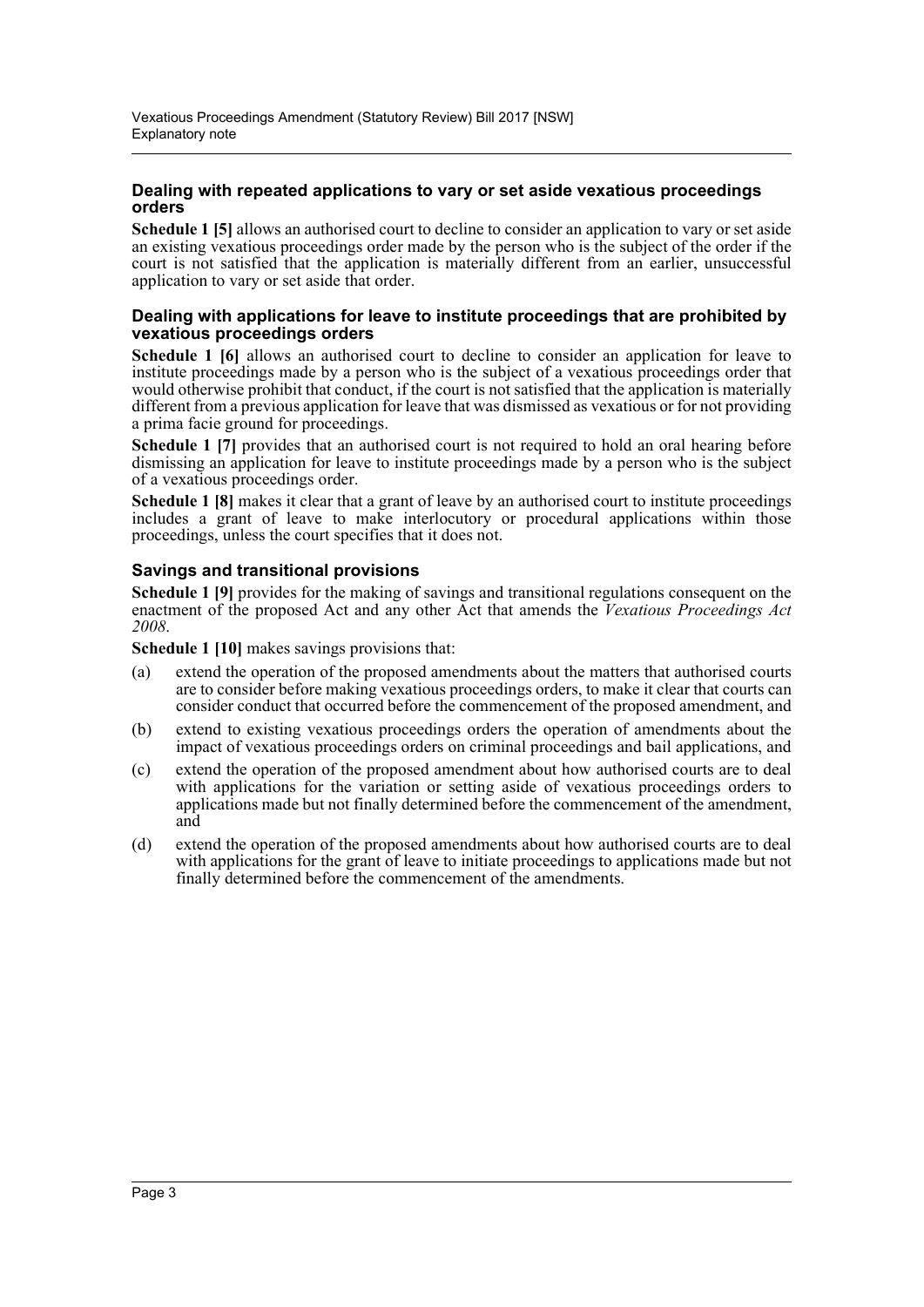First print



New South Wales

# **Vexatious Proceedings Amendment (Statutory Review) Bill 2017**

## **Contents**

|                   |                |                                                   | Page |
|-------------------|----------------|---------------------------------------------------|------|
|                   |                |                                                   |      |
|                   | $\mathbf 1$    | Name of Act                                       |      |
|                   | $\overline{2}$ | Commencement                                      |      |
| <b>Schedule 1</b> |                | Amendment of Vexatious Proceedings Act 2008 No 80 |      |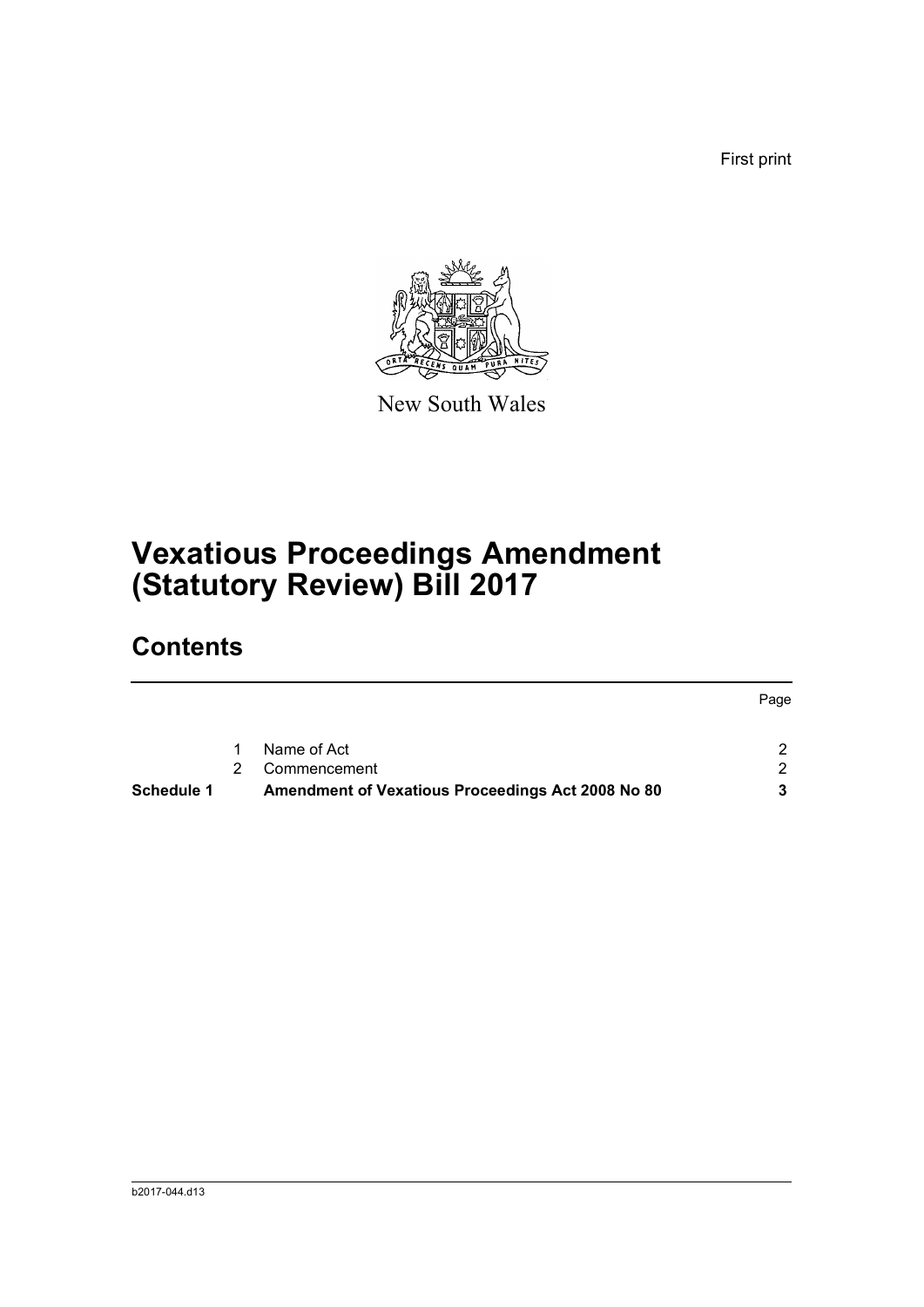

New South Wales

# **Vexatious Proceedings Amendment (Statutory Review) Bill 2017**

No , 2017

### **A Bill for**

An Act to amend the *Vexatious Proceedings Act 2008* to make further provision for the making, variation and setting aside of vexatious proceedings orders and the granting of leave to institute proceedings prohibited by such orders.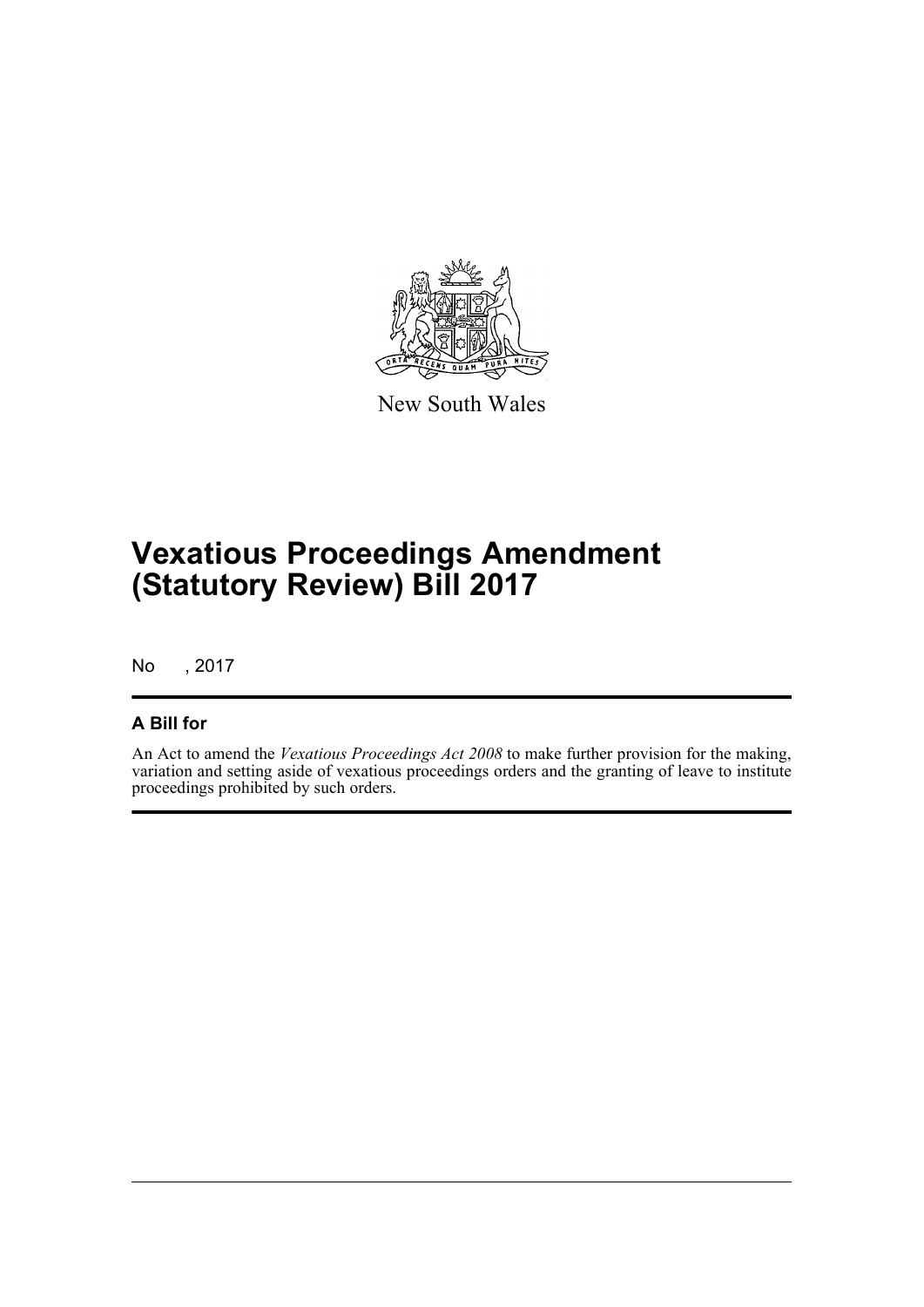<span id="page-5-1"></span><span id="page-5-0"></span>

| The Legislature of New South Wales enacts:                                   |                |
|------------------------------------------------------------------------------|----------------|
| Name of Act                                                                  | $\mathcal{P}$  |
| This Act is the Vexatious Proceedings Amendment (Statutory Review) Act 2017. | 3              |
| Commencement                                                                 | $\overline{4}$ |
| This Act commences on the date of assent to this Act.                        | 5              |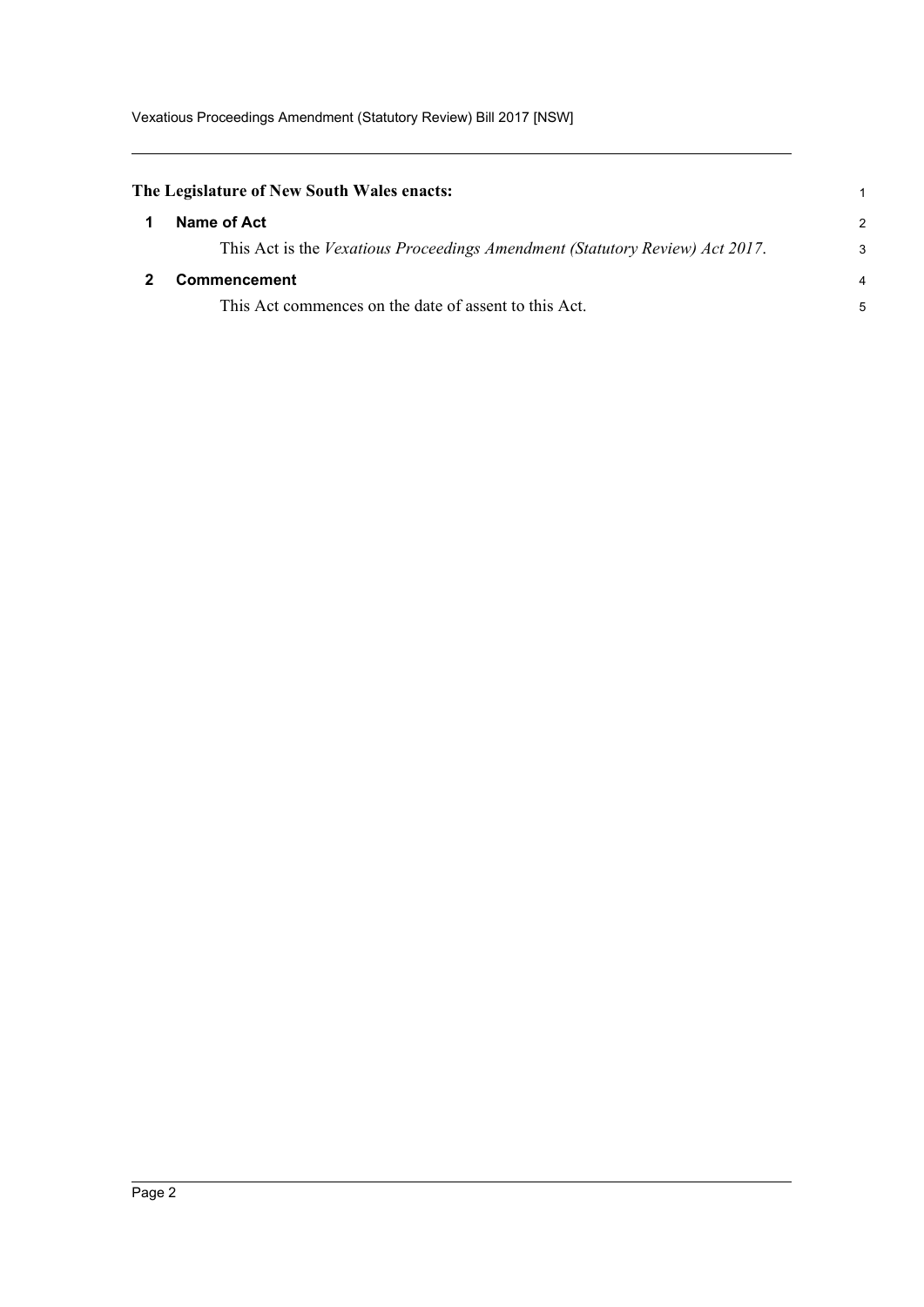### <span id="page-6-0"></span>**Schedule 1 Amendment of Vexatious Proceedings Act 2008 No 80**

### **[1] Section 4**

Omit the section. Insert instead:

### **4 Meaning of "proceedings"**

In this Act, *proceedings* includes:

(a) any civil proceedings, criminal proceedings or proceedings before a tribunal, and

1  $\mathfrak{p}$ 

3 4

- (b) any cause, matter, action, suit, proceedings, trial, complaint or inquiry of any kind within the jurisdiction of any court or tribunal, and
- (c) any proceedings taken in connection with or incidental to proceedings pending before a court or tribunal, and
- (d) any interlocutory proceedings or applications, or procedural applications, taken in connection with or incidental to civil proceedings, criminal proceedings or proceedings before a tribunal, and
- (e) any calling into question of a decision, whether or not a final decision, of a court or tribunal, and whether by appeal, challenge, review or in another way.

#### **[2] Section 6 Meaning of "vexatious proceedings"**

Omit section 6 (d). Insert instead:

(d) proceedings that are conducted to achieve a wrongful purpose, or in a way that harasses, or causes unreasonable annoyance, delay or detriment, regardless of the subjective intention or motive of the person who instituted the proceedings.

### **[3] Section 8 Making of vexatious proceedings order**

Insert at the end of section 8 (2) (b):

, and

(c) evidence of the decision, or a finding of fact, of any Australian court or tribunal hearing such proceedings or making such orders, even if that evidence would otherwise not be admissible by virtue of section 91 of the *Evidence Act 1995*.

### **[4] Section 8 (9) and (10)**

Insert after section 8 (8):

- (9) A vexatious proceedings order does not stay, or prohibit a person from instituting or conducting, any criminal proceedings that are taken by the person in connection with or incidental to criminal proceedings against the person, except as expressly specified in the order.
- (10) A vexatious proceedings order does not stay, or prohibit a person from making, a bail application (within the meaning of the *Bail Act 2013*). **Note.** Section 73 of the *Bail Act 2013* provides that a court may refuse to hear a bail application if satisfied that the application is frivolous or vexatious, is without substance or otherwise has no reasonable prospect of success.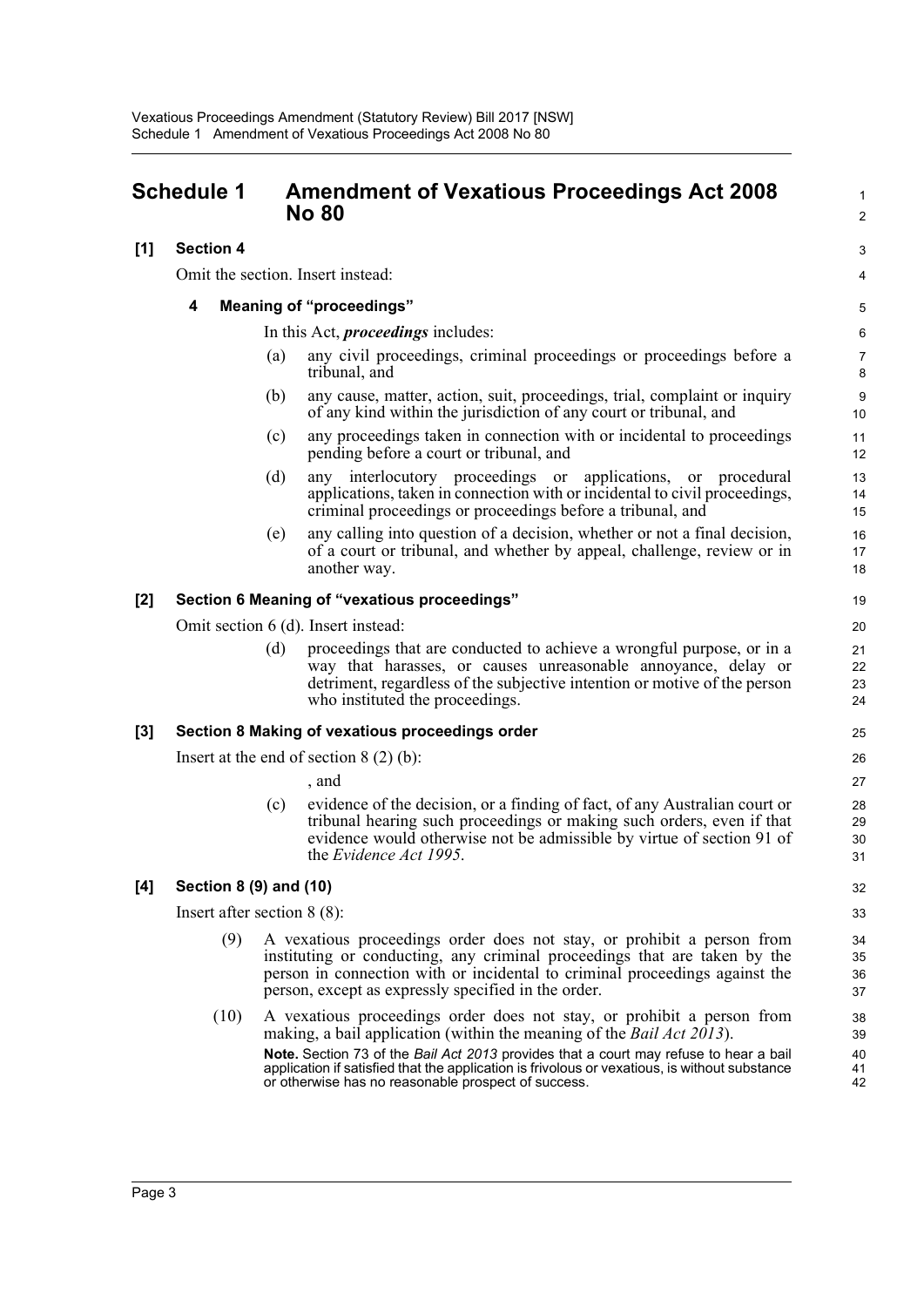| [5] | Section 9 Order may be varied or set aside                |                                                                                                                                                                                                                                                                                                                                    |                                              |  |  |
|-----|-----------------------------------------------------------|------------------------------------------------------------------------------------------------------------------------------------------------------------------------------------------------------------------------------------------------------------------------------------------------------------------------------------|----------------------------------------------|--|--|
|     | Insert after section $9(3)$ :                             |                                                                                                                                                                                                                                                                                                                                    |                                              |  |  |
|     | (4)                                                       | An authorised court may decline to consider an application to vary or set aside<br>a vexatious proceedings order made by the person subject to the order if the<br>court is not satisfied that the application is materially different from an earlier<br>application to vary or set aside the same order that was not successful. | 3<br>$\overline{4}$<br>$\sqrt{5}$<br>$\,6\,$ |  |  |
| [6] | Section 14 Application for leave to institute proceedings |                                                                                                                                                                                                                                                                                                                                    |                                              |  |  |
|     | Insert after section $14(4)$ :                            |                                                                                                                                                                                                                                                                                                                                    |                                              |  |  |
|     | (4A)                                                      | An authorised court may decline to consider an application made under this<br>section if the court is not satisfied that the application is materially different<br>from an earlier application under this section that was dismissed under<br>section 15 (1) (b) or (c).                                                          |                                              |  |  |
| [7] |                                                           | Section 15 Dismissing application for leave                                                                                                                                                                                                                                                                                        | 13                                           |  |  |
|     | Omit section 15 (2). Insert instead:                      |                                                                                                                                                                                                                                                                                                                                    |                                              |  |  |
|     | (2)                                                       | The application may be dismissed:                                                                                                                                                                                                                                                                                                  | 15                                           |  |  |
|     |                                                           | even if an oral hearing is not held, or<br>(a)                                                                                                                                                                                                                                                                                     | 16                                           |  |  |
|     |                                                           | (b)<br>even if the applicant does not appear at any hearing of the application.                                                                                                                                                                                                                                                    | 17                                           |  |  |
| [8] | Section 16 Granting application for leave                 |                                                                                                                                                                                                                                                                                                                                    |                                              |  |  |
|     | Insert after section $16(4)$ :                            |                                                                                                                                                                                                                                                                                                                                    |                                              |  |  |
|     | (4A)                                                      | A grant of leave to institute proceedings made under this section includes<br>leave to make interlocutory applications, and other procedural applications, in<br>connection with or incidental to those proceedings, unless the grant of leave<br>specifies otherwise.                                                             | 20<br>21<br>22<br>23                         |  |  |
|     | (4B)                                                      | However, a grant of leave to institute proceedings does not include leave to<br>make the following applications (unless the grant of leave specifically extends<br>to such applications):                                                                                                                                          | 24<br>25<br>26                               |  |  |
|     |                                                           | (a)<br>an application to join a new party to the proceedings,                                                                                                                                                                                                                                                                      | 27                                           |  |  |
|     |                                                           | an application to introduce into the pleadings for the proceedings a<br>(b)<br>substantially new cause of action based on facts different from those<br>already pleaded,                                                                                                                                                           | 28<br>29<br>30                               |  |  |
|     |                                                           | an application to remove the proceedings from one court or tribunal to<br>(c)<br>another.                                                                                                                                                                                                                                          | 31<br>32                                     |  |  |
| [9] | Schedule 1 Savings, transitional and other provisions     |                                                                                                                                                                                                                                                                                                                                    |                                              |  |  |
|     |                                                           | Omit clause 1 (1). Insert instead:                                                                                                                                                                                                                                                                                                 | 34                                           |  |  |
|     | (1)                                                       | The regulations may contain provisions of a savings or transitional nature<br>consequent on the enactment of this Act or any Act that amends this Act.                                                                                                                                                                             | 35<br>36                                     |  |  |